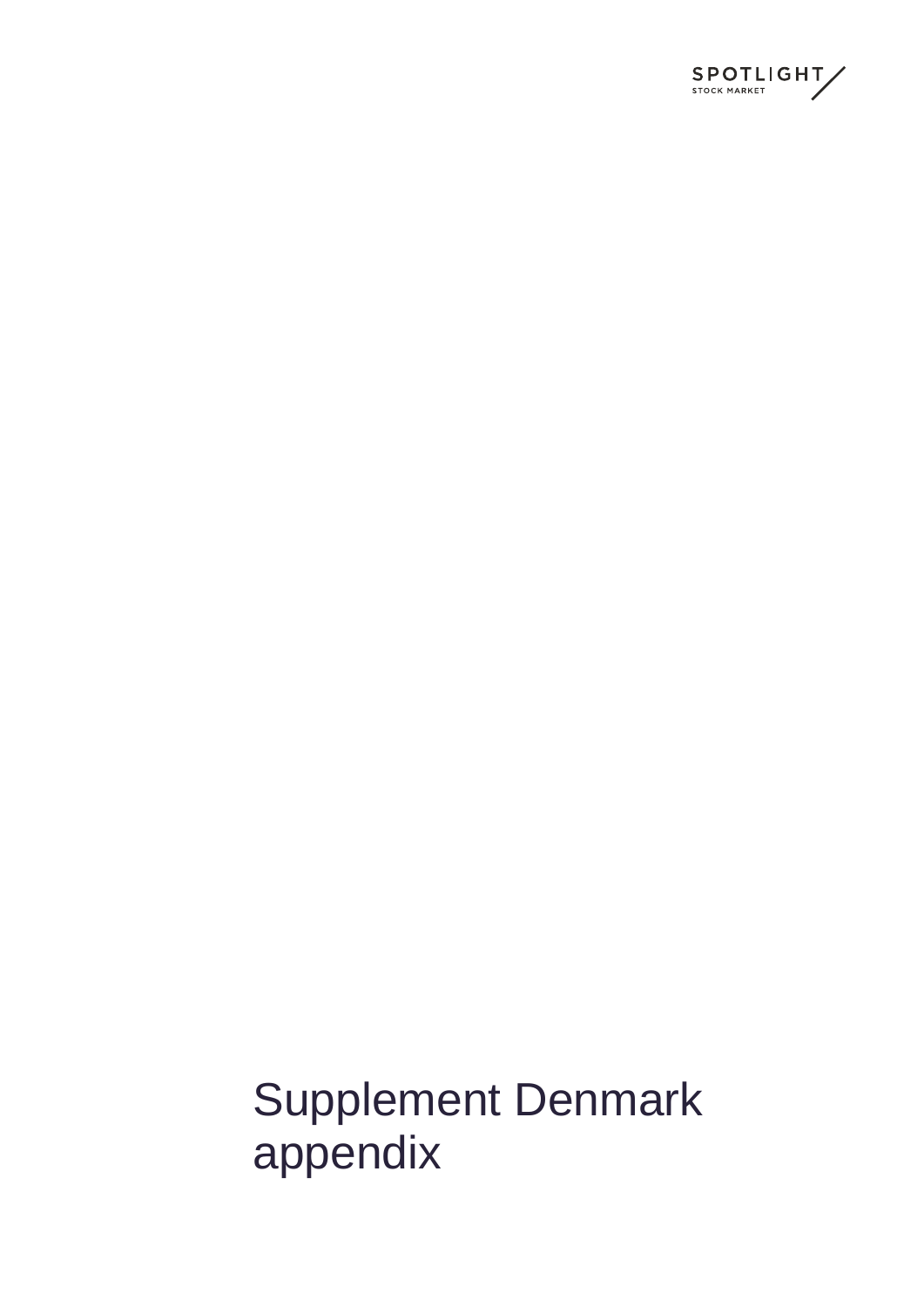

## **APPENDIX 1**

## **1. The Swedish Corporate Governance Board**

The role of the Swedish Corporate Governance Board ("the Board") is to promote the development of Swedish corporate governance. The Board forms part of the self-regulation system in the stock market in Sweden.

The Board has issued rules regarding public takeover offers applicable when someone make a public takeover offer to holders of shares issued by a Company are traded on a Swedish Multilateral Trading, such as Spotlight (please see Appendix 2).

Furthermore, the Boards has issues recommendation expressing what is regarded as accepted principles in the stock market for private placement of shares, convertibles and warrants in companies whose shares are admitted to trading on Spotlight's trading platforms, Private placement of shares.

All of the Board's contact details and statements can be found on its website: www.bolagsstyrning.se.

## **2. Private Placement of shares 21 November 2014**

*[This is an official English translation of the recommendations stated in Private placement of shares. Spotlight shall not be held liable for any loss or damage incurred thereby and shall not be held otherwise liable.*

*Please note that reference to specific regulations in the Companies Act is not applicable for a company that does not have to apply the Swedish Company Act.]*

The Companies Act contains regulations regarding the increase of share capital through new issues. Resolutions regarding new issues – cash or non-cash issues – are made by the shareholders' meeting. A resolution may also be made by the board of directors on condition that it is approved retrospectively by the shareholders' meeting or prior authorisation has been granted by the shareholders' meeting.

For cash issues, shareholders have preferential rights to the new shares in principle in proportion to the number of shares they own.

Resolutions on cash issues with preferential rights for shareholders are made by simple majority of the votes cast at the shareholders' meeting, unless otherwise stated in the company's articles of association. The same applies to resolutions to approve board resolutions on such issues and resolutions to authorise the board to make such resolutions.

The preferential rights of the shareholders at a cash issue can be overridden by a provision in the issue resolution. Such a rule may contain the right for one or more shareholders or third persons to subscribe instead, or that the right to subscribe is restricted to a particular group, such as institutional investors. This is defined as a private placement. The issue resolution may also mean that no preferential rights exist, and shareholders and third parties may participate in the issue on equal terms.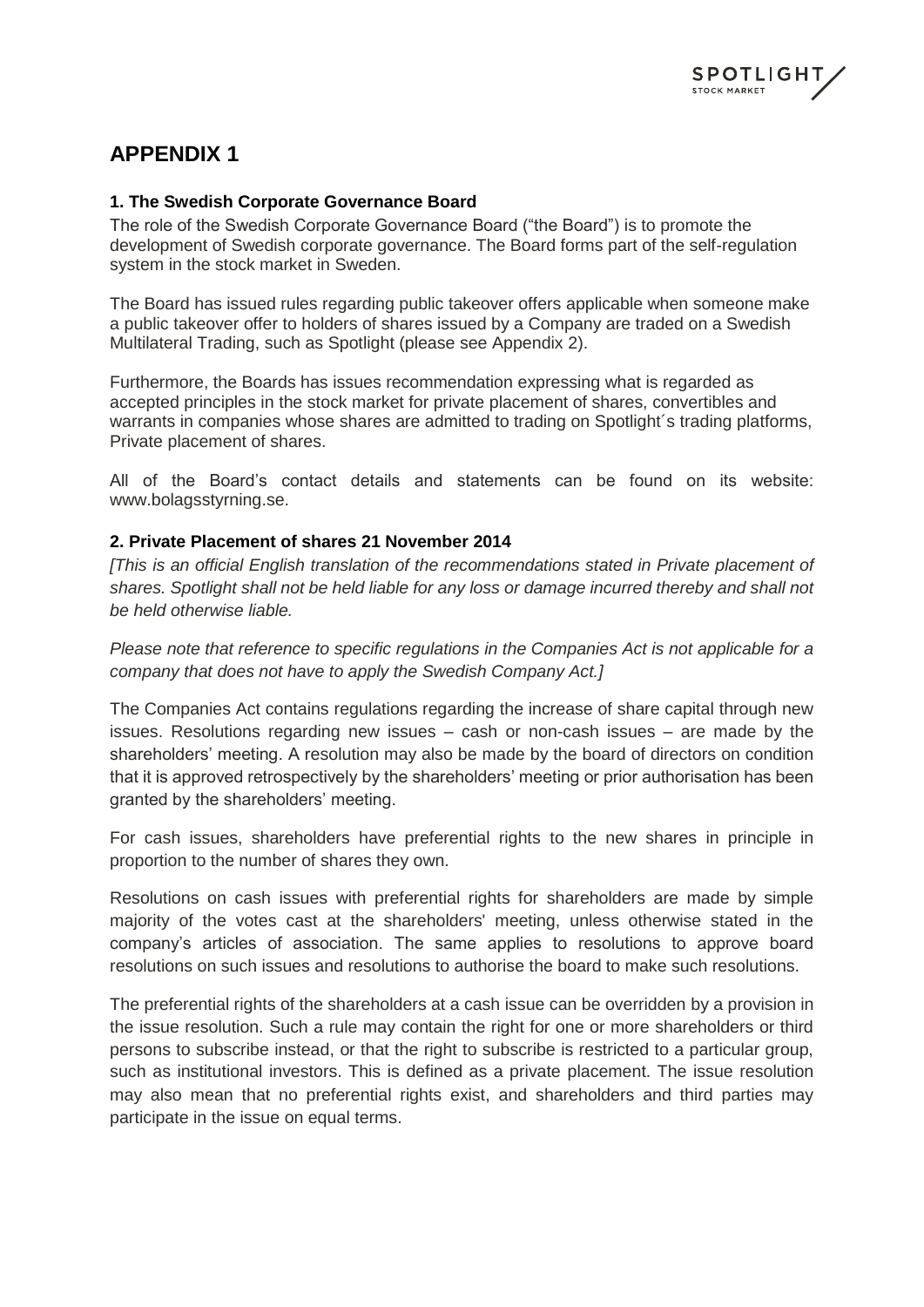Any resolution to issue which deviates from the shareholders' preferential rights requires a qualified majority, two-thirds of both the votes cast and the shares represented at the shareholders' meeting. (This does not apply to share issues regulated by Chapter 16 of the Companies Act, which require a specially qualified majority.) The resolution may also be made by the Board, on condition that the resolution is subsequently approved by the shareholders' meeting or that prior authorisation has been granted by the shareholders' meeting. The corresponding requirement for a qualified majority applies in those cases. An authorisation to the board to resolve on a new share issue may impose restrictions or conditions for the Board's future issuance resolutions.

If an issue, whether decided upon by the shareholders' meeting or the board of directors, is intended to result in an unfair advantage for shareholders or other parties to the detriment of the company or another shareholder, the issue decision contravenes the general clause of the Companies Act.

The Companies Act provisions on the issue of shares apply where relevant to both private and public limited companies. The same rules apply for the issuance of warrants and convertibles.

From the perspective of the generally accepted principles in the stock market, cash issues are to be conducted primarily with preferential rights for the shareholders. On condition that it is permissible according to the Companies Act, i.e. it is objectively regarded as in the shareholders' interest to deviate from preferential rights, it is also normally acceptable with regard to generally accepted principles in the stock market that a cash issue deviates from the shareholders' preferential rights. Reasons for such a deviation may include that the issue runs the risk of not being fully subscribed, the costs of the process (including any underwriting), timing (including exposure to fluctuations in the stock market) or a desire in the company's interest to bring one or more major shareholders into the company. It may also be the case that the issue is a financial instrument that has been found particularly suitable for a certain type of investor.

A new share issue that is aimed at one or more shareholders, or to a group which includes one or more shareholders, is in itself neither incompatible with the general clause nor with generally accepted principles on the stock market. Its compatibility depends on the circumstances of the particular case. Special attention should be paid to ensure that no unfair advantage to any shareholders occurs that is to the detriment of other shareholders.

If the board of directors proposes a new share issue to the shareholders' meeting, or makes such a resolution following authorisation from the shareholders' meeting, it is the board's responsibility, given the circumstances of each case, to suggest or resolve on the date of issuance and terms of the issue, including the issue price, in a way that ensures the issue's competitiveness. The market price of newly issued shares may differ from the market price of shares already issued. If, for example, an issue is aimed at institutional investors in the capital market and priced within the framework of an adequately designed and conducted auction process, there is normally no reason to doubt that the price is the market price of the shares, whether it is lower or higher than the current stock market price of the company's shares. The same applies if the price is determined through a negotiation at arm's length between the company and the investor. Share prices for new issues that are set in such ways are normally acceptable from the perspective of generally accepted principles in the stock market.